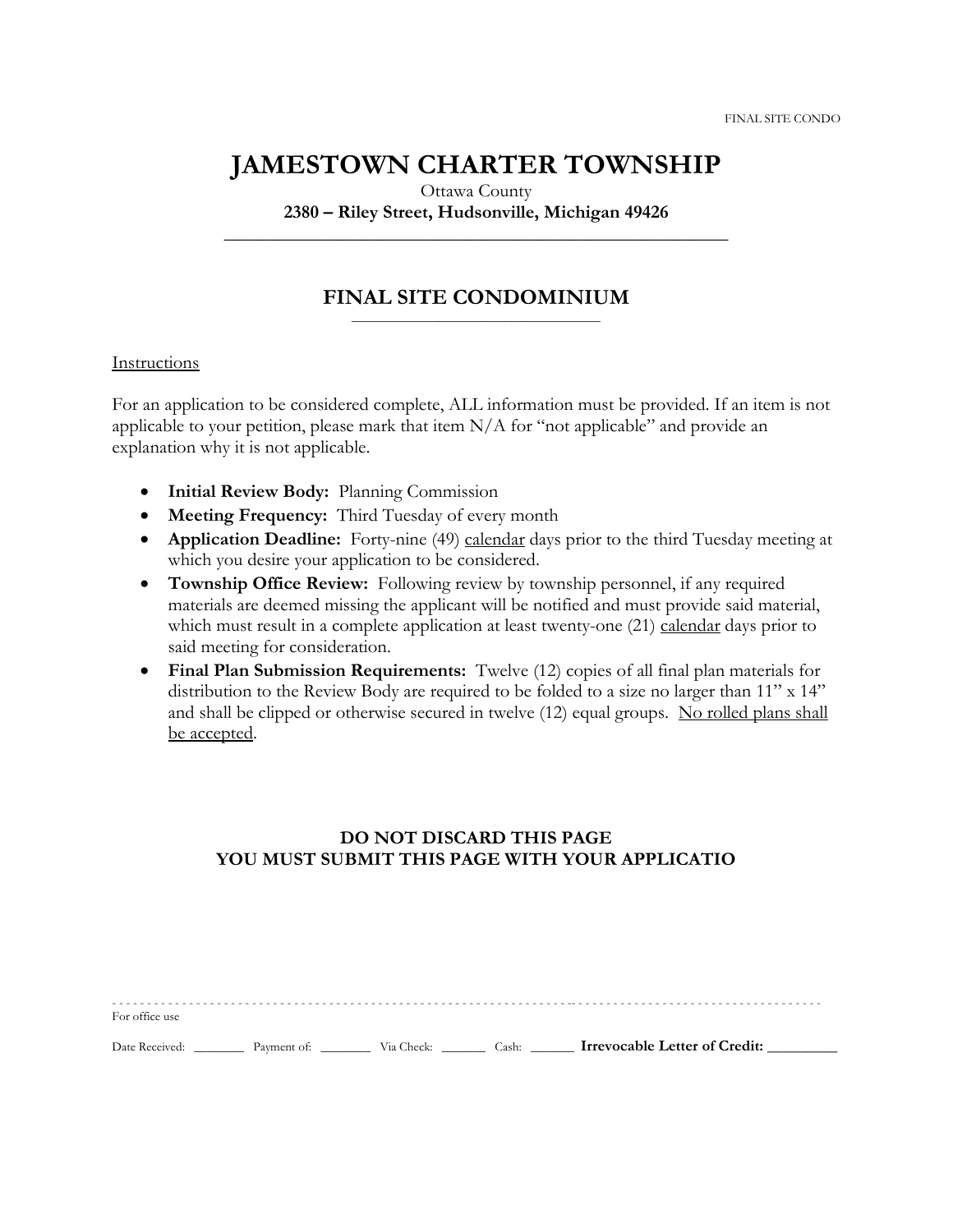# **JAMESTOWN CHARTER TOWNSHIP**

Ottawa County **2380 – Riley Street, Hudsonville, Michigan 49426 \_\_\_\_\_\_\_\_\_\_\_\_\_\_\_\_\_\_\_\_\_\_\_\_\_\_\_\_\_\_\_\_\_\_\_\_\_\_\_\_\_\_\_\_\_\_\_\_\_\_\_\_\_\_**

### **FINAL SITE CONDOMINIUM APPLICATION** \_\_\_\_\_\_\_\_\_\_\_\_\_\_\_\_\_\_\_\_\_\_\_\_\_\_\_\_\_\_\_\_\_\_\_\_\_\_\_\_\_\_\_\_\_\_\_\_\_\_\_\_\_\_\_\_\_\_\_\_\_\_\_\_

| APPLICATION FEE: \$0.00*<br>(*Original application fee paid through Preliminary Site Condominium submission, which includes the Final Site Condominium Application. Subject<br>to additional fees as determined by the Township for Engineering, Attorney, Planning Consultant, Publishing fees, etc.)<br>**By motion of the Planning Commission on September 17, 2019, an Irrevocable Letter of Credit or cash deposit is required for all street trees. |
|-----------------------------------------------------------------------------------------------------------------------------------------------------------------------------------------------------------------------------------------------------------------------------------------------------------------------------------------------------------------------------------------------------------------------------------------------------------|
|                                                                                                                                                                                                                                                                                                                                                                                                                                                           |
|                                                                                                                                                                                                                                                                                                                                                                                                                                                           |
|                                                                                                                                                                                                                                                                                                                                                                                                                                                           |
|                                                                                                                                                                                                                                                                                                                                                                                                                                                           |
|                                                                                                                                                                                                                                                                                                                                                                                                                                                           |
|                                                                                                                                                                                                                                                                                                                                                                                                                                                           |
| List the name, address, phone number of every person who has a legal or an equitable interest in any<br>property included in the application. Provide proof of ownership or a legal financial interest in the<br>property, such as a purchase agreement.                                                                                                                                                                                                  |
| <u> 1989 - Johann John Stoff, deutscher Stoff, der Stoff, der Stoff, der Stoff, der Stoff, der Stoff, der Stoff, d</u>                                                                                                                                                                                                                                                                                                                                    |
|                                                                                                                                                                                                                                                                                                                                                                                                                                                           |
| Provide a detailed site plan of the property meeting the requirements of Section 27.7 of the<br>Jamestown Charter Township Zoning Ordinance. (see following pages)                                                                                                                                                                                                                                                                                        |

\*\*By signing this application I acknowledge that I am the legal owner, petitioner or agent and that I have the authority to apply and that I provide consent for township officials to access the property to accurately evaluate the request.

\_\_\_\_\_\_\_\_\_\_\_\_\_\_\_\_\_\_\_\_\_\_\_\_\_\_\_\_\_\_\_\_\_\_\_\_ \_\_\_\_\_\_\_\_\_\_\_\_\_\_\_\_\_\_\_\_\_\_\_\_\_\_\_\_\_\_\_\_\_\_\_\_

\*\*Signature of Applicant Date